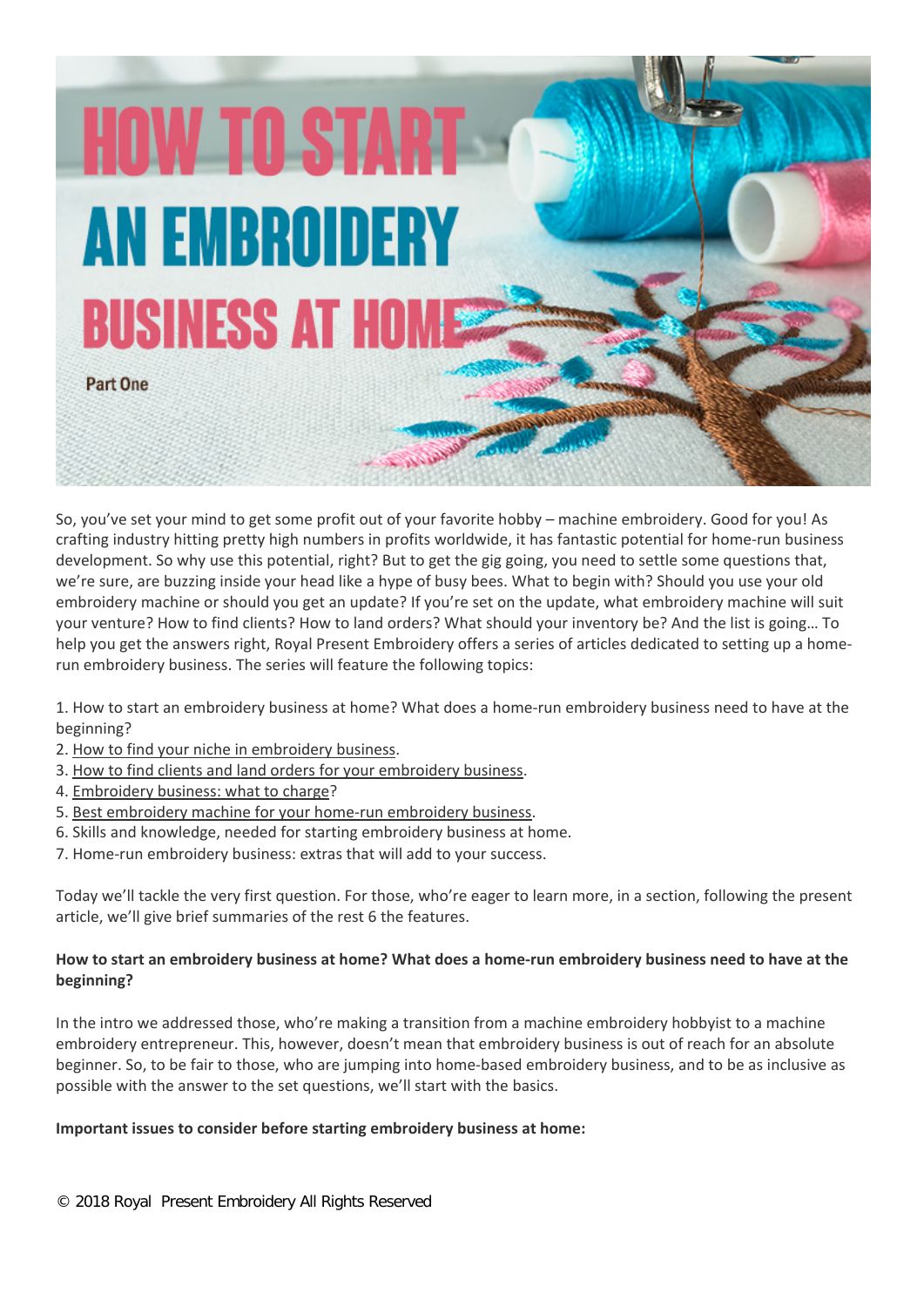- Knowledge of the trade,

- Equipment and supplies for your product (be it actual goods or service),
- Knowledge of the market in your area (competition, potential clients and orders).

### **Knowledge of the trade**

To start embroidery business at home one should definitely know what machine embroidery is. The better your mastery, the easier it's to attract orders. So for starters one need:

- learn all the ropes: handling of the machinery (software and hardware), proper use of the supplies (stabilizers, needles), etc.

- Practice a lot. You need to know very well how a certain type of designs is used, how different types of fabrics behave etc.

- Establish area of expertise. Practice will help you not only in building your skills, but also in establishing your area of expertise. This area of expertise will be the basis for your business.

e.g. If you're great at embroidering apparel, it'll be easier for you to offer your service and attract orders in this area. This is service-based home embroidery business. If you love decorating, you can specialize in sewing and embroidering interior accessories. This is the production-based home embroidery business. Then there's embroidery and assembly into sets of baby-related items. This is the combination of both types of embroidery businesses.

Now, this point goes right after the knowledge of the trade part for good reason. You just won't be able to achieve good first without this second. So, the list of things you'll need in the beginning consists of the following:

1 – Embroidery machine (obviously),

2 – Embroidery machine accessories (only the necessary of them, don't go splurge on the extras, like specialty hoops, that you won't use as much).

3 – Computer (laptop) for downloading and handling of your designs. You'll be transferring designs from your computer to your machine by means of a cable or a USB-flash card. If you're serious about starting a home embroidery business, never use a family computer. Important files get deleted, important software gets mishandled – you don't need these problems when you are pressed with deadlines etc.

4 – Embroidery software. In the beginning you'll be mainly converting designs from one format to another. More complicated tasks and, oh-gosh, digitizing should not be of your concern in the beginning. So, again, don't splurge on expensive programs. Most of the actually needed ones are available for free online or come with your embroidery machine.

5 – Supplies: threads, needles, stabilizers and minors like textile pens, scissors etc. By the way, as we only listing the items, some of you might like to learn of them in a more detailed way. Browse Blog Royal Present Embroidery section of our site for a vast collection of dedicated to particularities of machine embroidery threads, needles, types of stabilizers and more.

6 – Printer. Some project will have you planning very carefully where to position embroidery designs. Printouts of embroidery design images help dealing with the task. So, to get printouts of such, you might consider investing in a printer.

# **VISIT OUR ONLINE STORE**

© 2018 Royal Present Embroidery All Rights Reserve[d](https://royal-present.com/%23!/FLS-Christmas-Motifs-Machine-Embroidery-Designs-set/p/44739217)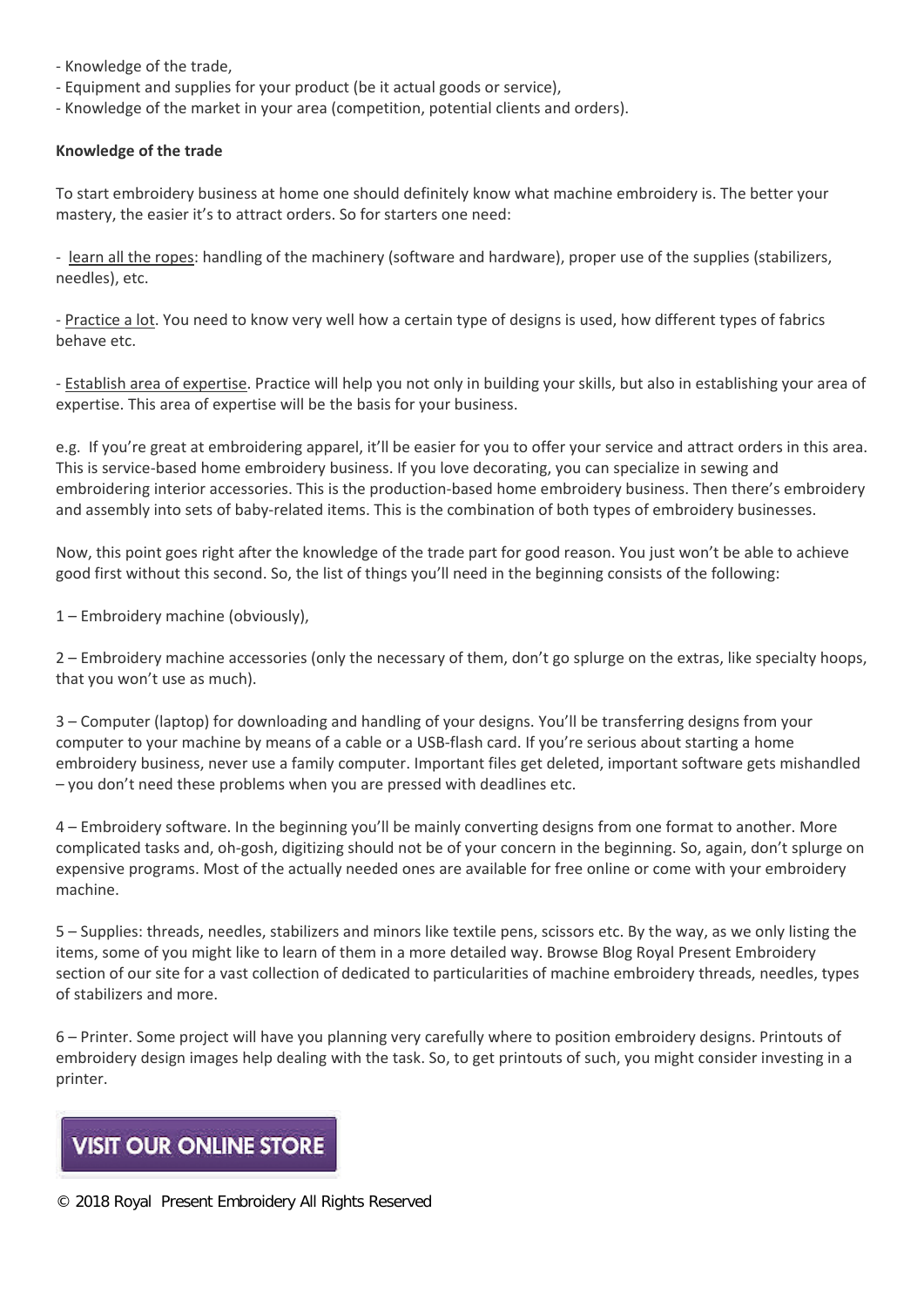### **Knowledge of the market in your area (competition, potential clients, what orders could they bring in, etc)**

So, **knowledge of the trade** combined with the so-called **embroidery home business "starter pack"** will give you a pretty good ground to grow your embroidery business on. In order to "fertilize" the grown so that it'll give you good harvest (a.k.a. – orders, profit etc.) you must learn the market. If nothing else, you can't achieve success only on the hope that people will buy what you offer. You need to know what and how to offer in order to make your endeavor work. So, the things, you should learn, include:

~ Learn competition in your area. In the beginning your area is all you need to worry about. Scale your competition. Large chain stores with read-made embroidery items are not your competition. We wish we could say that same goes for ateliers with multi-head embroidery machines. Usually they won't bother with tailoring of a single order with a lot of customization. Their expense time-wise just won't pay off. But at times they might turn their attention onto small orders too. So, if you have in your area something of the kind, it might be of a concern. In general, your competition as a blooming home-run embroidery business will be those, who're into customization or personalization of unique items.

~ Think of potential clients that will want your product (be it embroidery decoration services or actual embroidered things). This particular point is very important as it'll virtually define your entire enterprise. If you know or somehow are sure in the type of orders that you'll get, you can make more defined development moves.

e.g. You're about to sign up with another business, that is interested in you making them patches. Making embroidered patches requires specific equipment – heat press. This equipment requires investment, which is always an issue at the beginning. Another example, involves choosing an embroidery machine with features that will suit your particular setup. Let's say you know that your potential clients will need you embroider on sturdy fabric (Cordura backpacks). Not all machines are able to sew well through such materials. Thus, you might consider investing in an embroidery machine that can.

A lot to consider, right? Well, you're starting a business, not a hobby club. And the list of the things to consider is not nearly through. There's also the pricing policy (What will you charge?), promotion (How can it help you grow?), legal issues (at some point) etc. But don't you worry about them now. For now, sleep on the information, given in the present article as you need to let it settle in. And after it has, we'll have plenty more in the articles that will follow. Here's the sneak peak on the series' upcoming pieces:

**~ How to find your niche in embroidery business?** The article will tell you why in the beginning it's important to take up a particular type of product or service line. Also it will help you decide what your home-run embroidery business will specialize on.

**~ How to find clients and land orders for your embroidery business?** There're a lot of ways to attract potential clients. Some of them, including branding and promotion, will be discussed in this installment to the series.

**~ Embroidery business: what to charge?** Pricing policy of your business can vary from that of your competition. Should it be lower? What will the price for your product be comprised of? How to figure out the formula that will work for you? All these questions will be answered in this article.

**~ Best embroidery machine for your home-run embroidery business.** Should you buy a used embroidery machine or invest in a brand-new one? What features should it have? Are there such things as "good" and "bad" embroidery machines? You'll know how to answer these questions after you read this piece.

**~ Skills and knowledge, needed for starting embroidery business at home.** You know that you have to be more than ok at using of an embroidery machine. But is there something else you should know? Should you also know how to digitize? What digitizing is? Are there other skills that you absolutely have to have to start your own home-run embroidery business? Is timing a skill? Should you count it in? We'll speak about all of the things in this article.

© 2018 Royal Present Embroidery All Rights Reserve[d](https://royal-present.com/%23!/FLS-Christmas-Motifs-Machine-Embroidery-Designs-set/p/44739217)